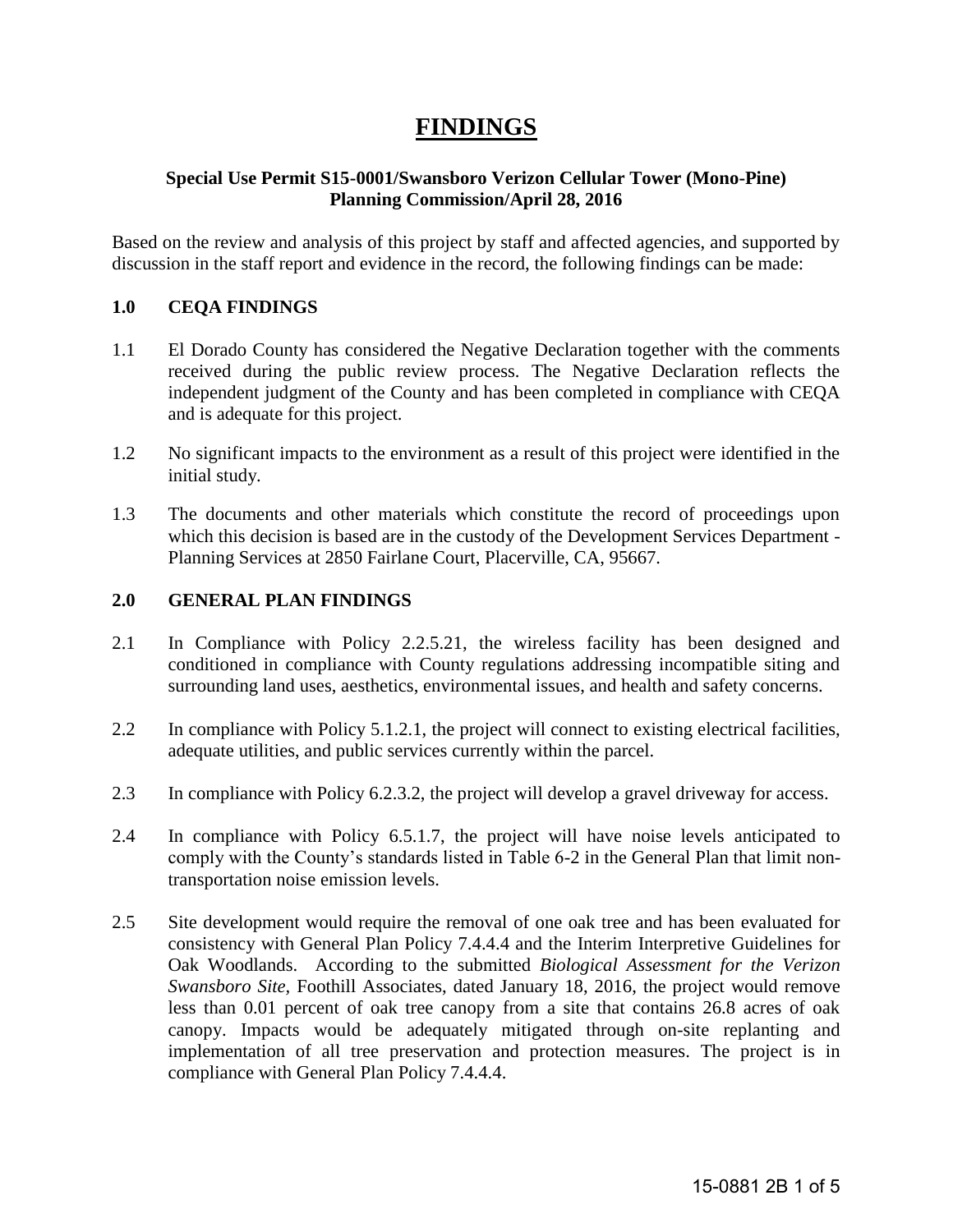### **3.0 TITLE 120 SUBDIVISIONS ORDINANCE**

3.1 The project parcel was a result of a division of land after March 4, 1972. Section 120.76.090.G authorizes issuance of a conditional certificate of compliance if the parcel was created without the benefit of a Parcel or Final Map that has not been specifically cited in Chapter 120.76 of the El Dorado County Subdivision Ordinance. Certificate of Compliance COC04-0048 was approved by the Zoning Administrator on March 16, 2005 and imposes conditions which must be satisfied before the property can be considered legally established. Implementation of the conditions to this project will ensure compliance with the Subdivision Ordinance requirement.

#### **4.0 ZONING FINDINGS**

#### 4.1 **The project is consistent with Title 130.**

The parcel is located within the Rural Lands 40-Acre (RL-40) Zone District. The project has been analyzed in accordance with Zoning Ordinance Section 130.21.030 (Development Standards) for building setbacks.

> The project, as proposed and conditioned, is consistent with the Zoning Ordinance because the project will comply with building setbacks and other applicable design standards for wireless telecommunication facilities within the RL-40 Zone District.

#### 4.2 **The project is consistent with Section 130.40.130.A.1.**

To minimize the number of communication facilities through encouraging the joint use of towers, service providers are encouraged to employ all reasonable measures to site their antenna equipment on existing structures, to co-locate where feasible, and develop new sites that are multi-carrier.

> The new monopine tower will allow for placement of new Verizon equipment. No existing towers are located in the project area. The applicant has also provided coverage maps identifying the existing and increased cellular service resulting from the proposed facility that justifies the need for this project site. The proposed cell tower will accommodate future co-locations consistent with this regulation.

#### 4.3 **The project is consistent with Section 130.40.130.B.6.b.**

In all zone districts, other than industrial, commercial, and research and development zone districts, new towers or monopoles shall be subject to approval of a conditional use permit by the Planning Commission.

> The applicant has submitted an application for a conditional use permit for the proposed cellular facility consistent with this regulation.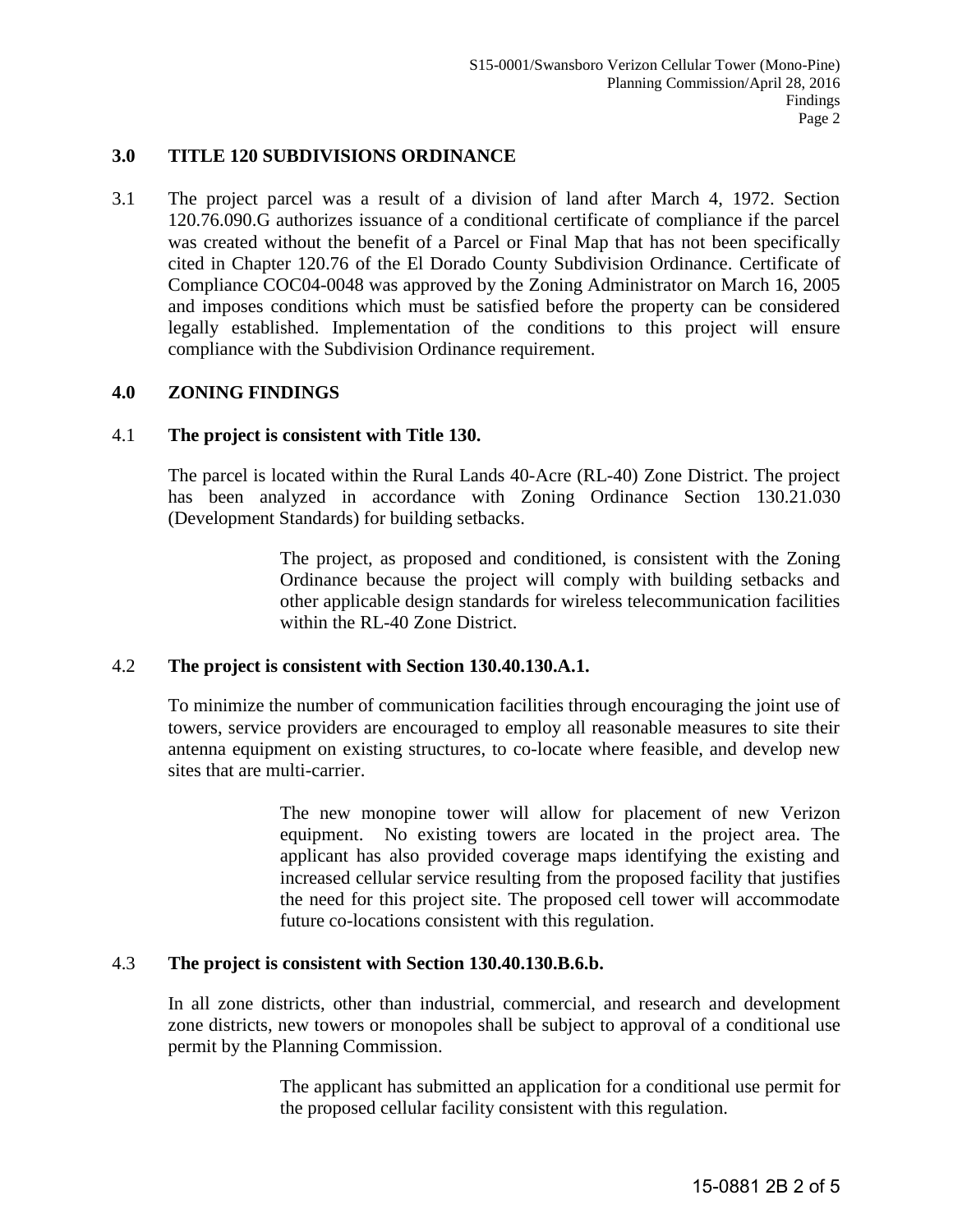#### 4.4 **The project is consistent with Section 130.40.130.C-H.**

Section 130.40.130.C-H of the Zoning Ordinance requires that all wireless communication facilities meet certain criteria. Below is an analysis of these standards:

*C. Visual simulations of the wireless communications facility (including all support facilities) shall be submitted. A visual simulation can consist of either a physical mock-up of the facility, balloon simulation, computer simulation or other means.*

> Photo-simulations of the facility are provided in Exhibits F-1 through F-6 of the Staff Report. These photos demonstrate how the facility will blend with the surrounding area thereby minimizing its visual impacts.

- *D. Development Standards: The following provisions shall apply in all zone districts. All facilities shall be conditioned, where applicable, to meet the following criteria:* 
	- *1. Screening. All facilities shall be screened with vegetation or landscaping. Where screening with vegetation is not feasible, the facilities shall be disguised to blend with the surrounding area (trees, barns, etc.) The facility shall be painted to blend with the prevalent architecture, natural features or vegetation of the site.*

The project has been designed to blend in with the natural features and vegetation as directed by Section 130.40.130.D.1 of the Zoning Ordinance. The facility's outdoor equipment will be painted non-reflective natural colors. The monopine tower would be designed to resemble a pine tree with the tower pole painted flat brown to match the bark color of a pine tree, antennas located in man-made branches resembling pine tree limbs, and antennas and mounting equipment painted to match the branch color with pine needle socks installed around them to reduce visual impact. The monopine is designed to camouflage the facility and blend in with the surrounding vegetation as illustrated in the photo simulations, site plan, and elevations (Staff Report Exhibits F-1 to F-5 and E-1 to E-8). Additional conditions of approval have been added requiring more realistic branch patterns as a visual buffer.

*2. Setbacks. As set forth in each applicable zoning district, except where locating the facility inside those setbacks is the most practical and unobtrusive location possible on the proposed site. Setback waivers shall be approved through the minor use permit process.* 

> The RL-40 Zone requires a 30-foot front, side, and rear setback from property lines for all structures. Setbacks would be greater than 30 feet from all property lines. Therefore, the project is consistent with setback standards of the RL-40 Zone and Section 130.21.030 of the County Zoning Ordinance. (Staff Report Exhibit E-4).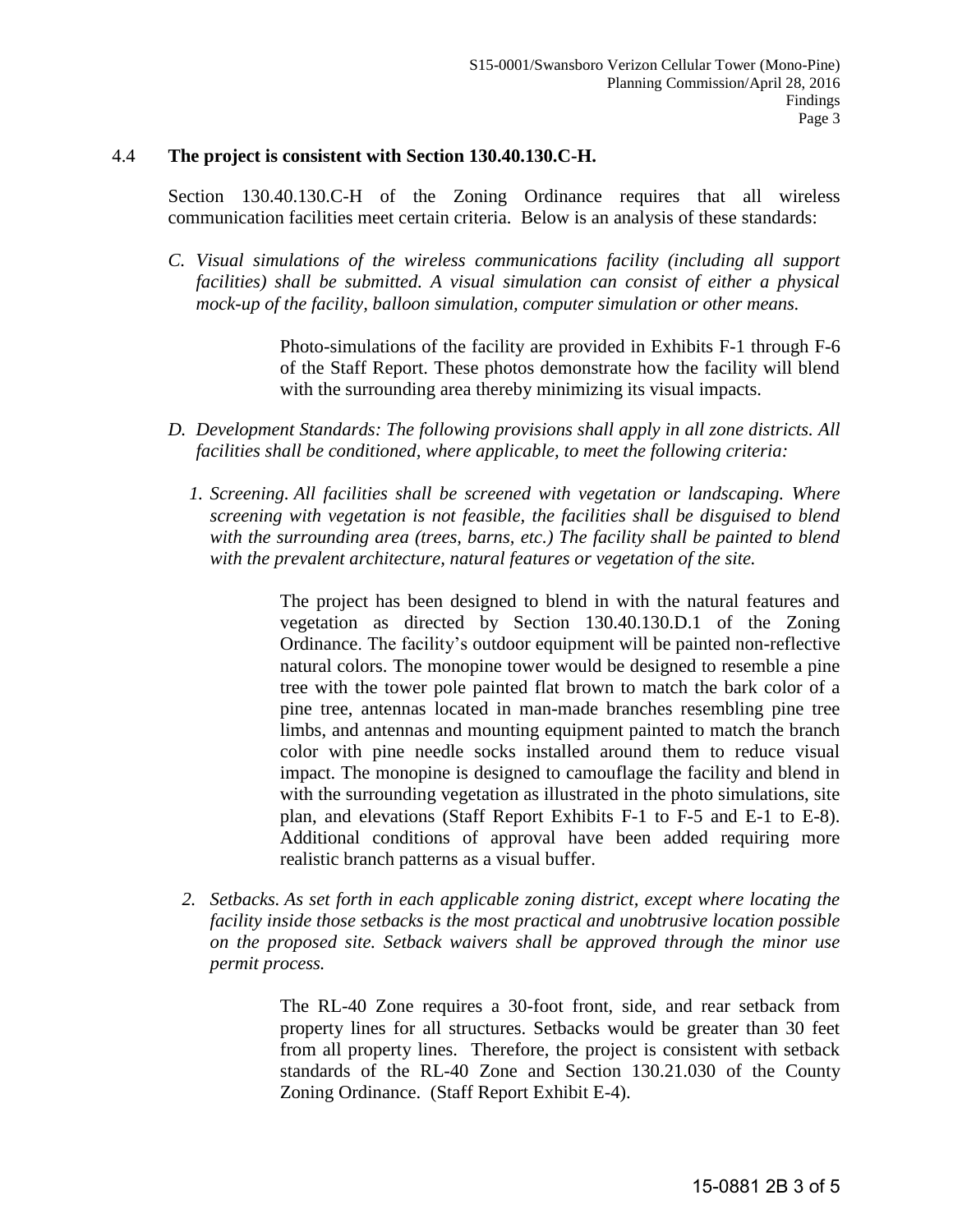*3. Maintenance. All improvements associated with the communication facility, including equipment shelters, towers, antenna, fencing, and landscaping shall be properly maintained at all times. Colors of towers and other improvements shall be maintained to ensure the appearance remains consistent with approved conditions relating to color.* 

> Maintenance personnel would visit the site approximately one to two times per month, at which time the facility would be inspected to ensure proper operation. Conditions are recommended to ensure that the colors and materials of the tower and ground support equipment will be maintained at all times and will be consistent with the features depicted in the visual simulations and elevations.

*E. Radio Frequency (RF) Requirements: Section 130.40.130.E of the County Code requires that the applicant submit a report or summary of the estimates of nonionizing radiation generated by the facility and maximum electric and magnetic field strengths at the edge of the facility site, as regulated by the Federal Communication Commission (FCC).* 

> A submitted RF analysis report (Exhibit H) confirms compliance with the applicable FCC Regulations regarding maximum permissible exposure limits.

*F. Availability. Section 130.40.130.H requires that all communication facilities be available to other carriers as long as structural or technological obstacles do not exist.*

> The monopine would be constructed with the ability to accommodate the proposed Verizon equipment and future potential collocation of additional carriers. However, the specific location or quantities of future antennae have not been identified. Any separate future co-location would require consistency to this conditional use permit, subject to review by the County.

*G. Section 130.40.130.I of the Zoning Ordinance requires that all obsolete or unused communication facilities be removed within six months after the use of that facility has ceased or the facility has been abandoned.* 

The project has been conditioned to comply with this requirement.